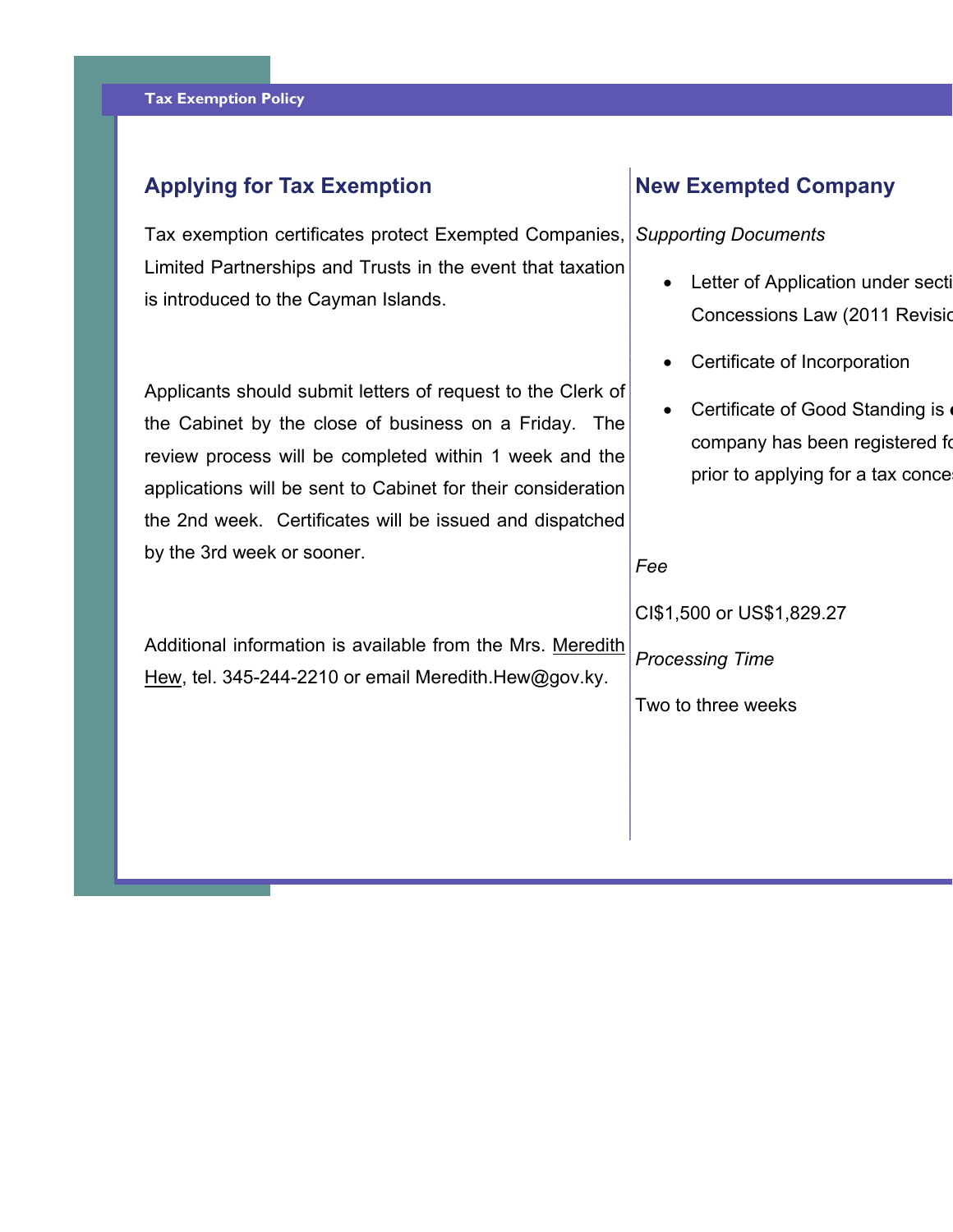# **New Exempted Limited Partnership**

### *Supporting Documents*

- Letter of Application under Section 38 of the Exempted Limited Partnership Law, 2014
- Certificate of Registration.
- Certificate of Good Standing is **only** required if the limited partnership has been incorporated for over two years prior to applying for a tax concession

#### *Fee*

CI\$1,500 or US\$1,829.27

*Processing Time* 

Two to three weeks

# **New Exempted Trust**

## *Supporting Documents*

- Letter of application under Section Law (2011 Revision). The letter name(s) of the trustee.
- $\bullet$ Certificate of Registration.
- Certificate of Good Standing is **<sup>o</sup>** trust has been registered for ove applying for a tax concession.

*Fee* 

CI\$1,500 or US\$1,829.27

*Processing Time*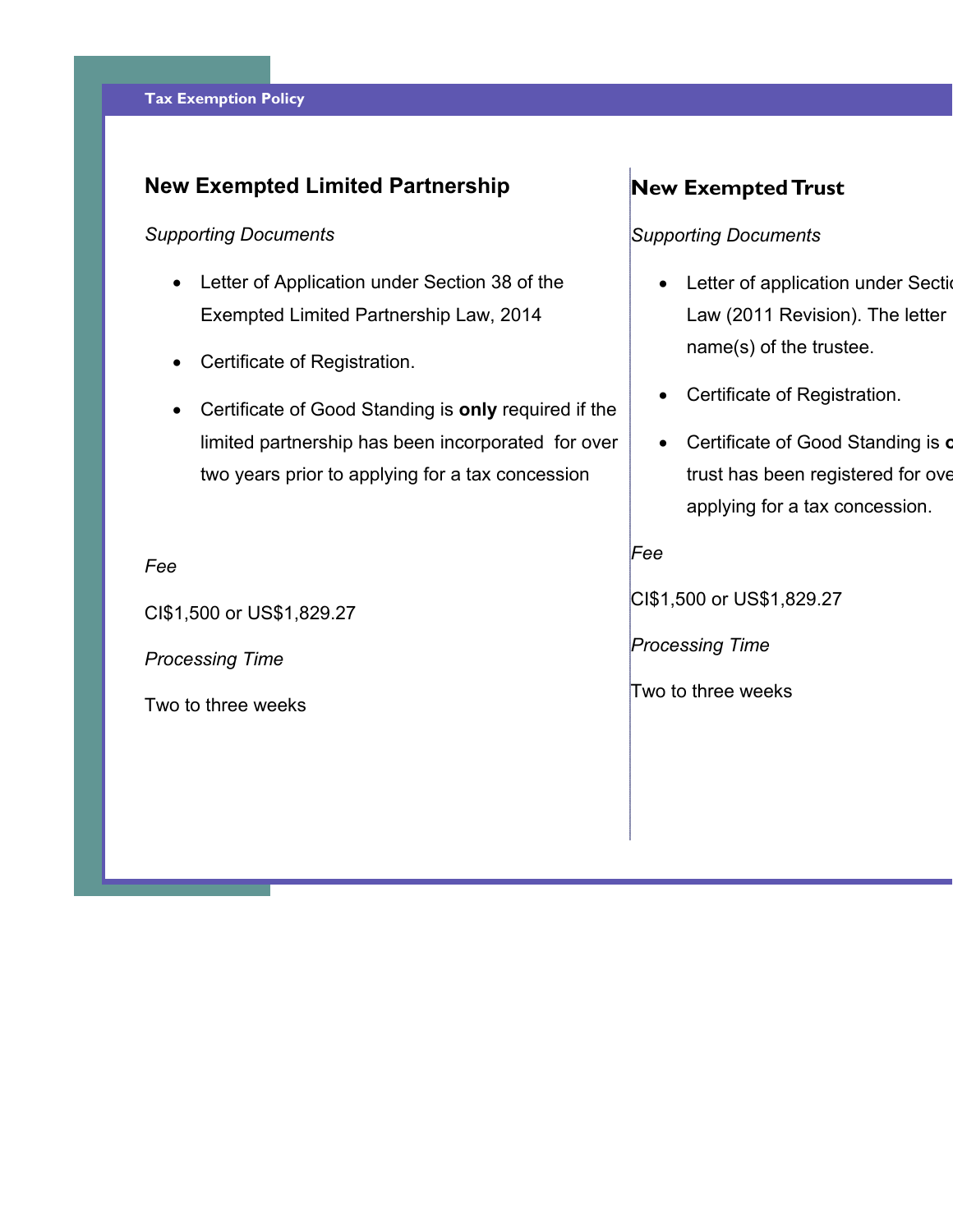#### **Page 3 Tax**

## *Supporting Documents*

- Letter of renewal under relevant law
- Original expired tax concession certificate
- Certificate of Good Standing

### *Fee*

CI\$1,500 or US\$1,829.27

*Processing Time* 

Two to three weeks

# **Duplicate Certificates of Exempted Companies, Exempted Trusts and Limited Partnerships**

## *Supporting Documents*

 $\bullet$  Letter of Application quoting the registe issued by the General Registry.

## *Fee*

CI\$1,500 or US\$1,829.27

*Processing Time*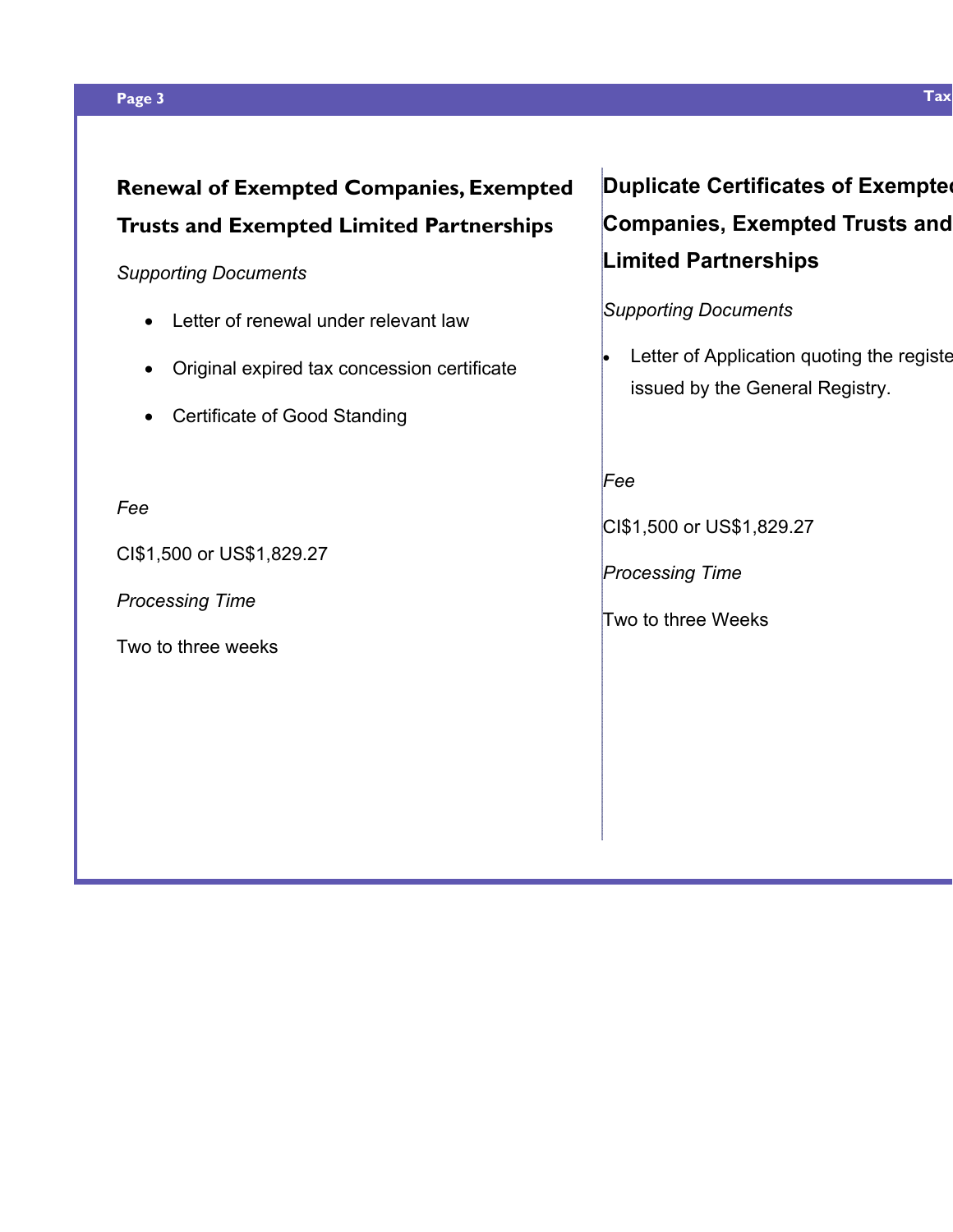# **Change of Name Endorsement of Exempted Companies, Exempted Trust and Exempted Limited Partnerships**

#### *Supporting Documents*

- Letter requesting change of name under relevant law
- $\bullet$ Original tax concession certificate
- Certificate of Change of Name

#### *Fee*

CI\$150.00 or US\$182.93 **per** endorsement

*Processing Time* 

Two to three weeks

# **Change of Trustee of a Trust**

## *Supporting Documents*

- Letter of request
- $\bullet$ Original tax concession certificat
- Certificate of Existence from Reg appointment of new trustee
- Copy of the supplemental Trust Appointment and retirement of T

#### *Fees*

CI\$150.00 or US\$182.93 **per** endorsem

*Processing Time*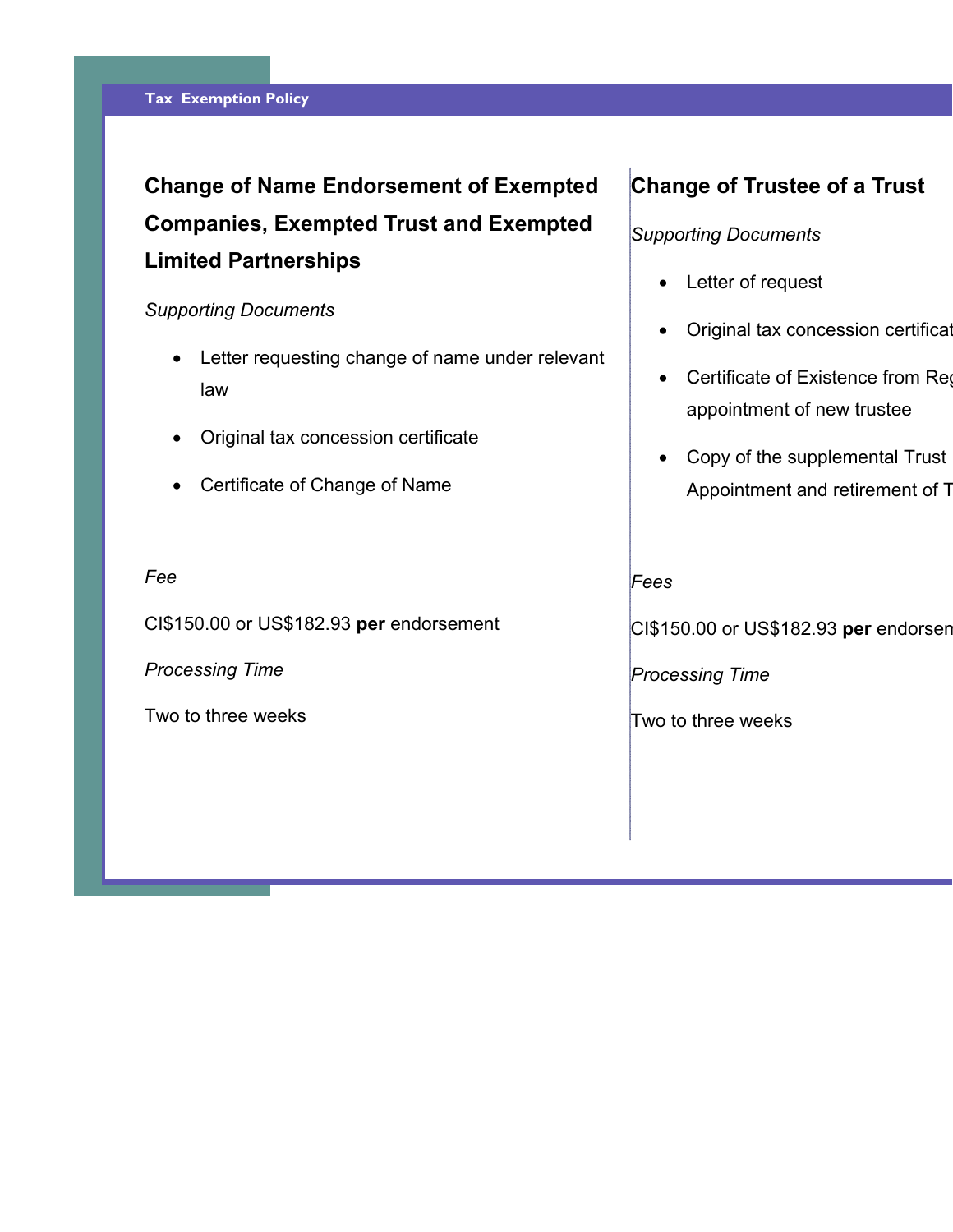#### **Page 5 Tax**

**Certified Copy of Tax Exemption Certificates for Exempted Companies, Exempted Trusts, and Exempted Limited Partnerships** 

## *Supporting Documents*

- Letter of application
- Original Tax Undertaking Certificate

## *Fees*

CI\$ 150.00 or US\$182.93

*Processing Time*